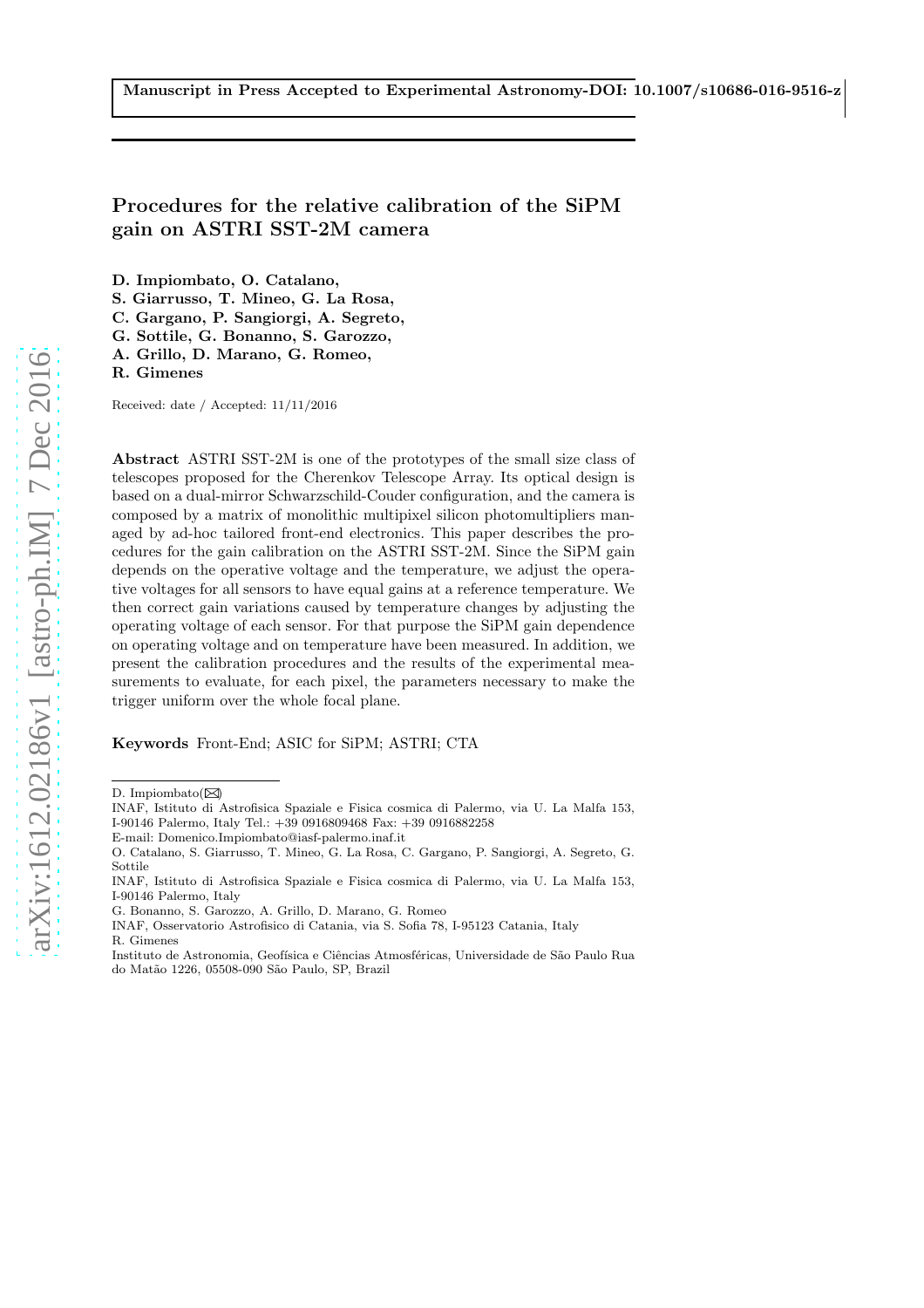## 1 Introduction

The use of Imaging Atmospheric Cherenkov Telescopes (IACTs) in gamma-ray astronomy opened a new frontier in the study of the emission from high-energy sources such as supernovae, neutron stars and supermassive black-holes. Since the discovery of TeV emission from the Crab nebula with the Whipple 10m [\[1\]](#page-18-0) in 1989, the number of known sources emitting in this range of energy has rapidly increased to hundreds in a relatively small number of years. The detection of Very High Energy (VHE) gamma photons is possible by observing the Cherenkov light produced by the relativistic secondary particles in the air shower generated by the interaction with the Earth's atmosphere. This light, emitted within a cone of ∼1.3◦ in the ultraviolet band, reaches the ground in a "pool" with ∼120 m radius. It is very faint and lasts only a few ns with a duration that depends mainly on the distance between the shower core and the telescope axis [\[2\]](#page-18-1).

Significant progress on the investigation of VHE gamma-ray phenomena has been achieved in the last years with the development of more complex IACT instruments such as H.E.S.S. [\[3\]](#page-18-2), MAGIC [\[4\]](#page-18-3) and VERITAS [\[5\]](#page-18-4) which represent the current state-of-the-art. Nevertheless, lots of puzzles still remain in the understanding of different features of the TeV gamma-ray astronomy. So, the international TeV astrophysics community is moving towards a newer generation of IACT telescopes that will form the Cherenkov Telescope Array  $(CTA)$  observatory [\[6\]](#page-18-5).

CTA will be the largest instrument for gamma-ray astronomy ever conceived and will comprise all advantages of the IACT technique. The CTA observatory will consist of an extended array of more than one hundred of telescopes of different sizes (large, medium, small) deployed over two sites, one in each hemisphere. At its southern site, CTA plans to install about 70 small size telescopes (SSTs), dedicated to study the sky from a few TeV up to hundreds of TeV. The deployment of the telescopes will be done at different times, along intermediate steps. At the beginning, during the so-called CTA pre-production phase, small subset of telescopes will be installed to assess readiness for mass production. At the CTA Southern site, during the preproduction phase, it is foreseen the deployment of the ASTRI mini-array led by Italian National Institute of Astrophysics (INAF) in synergy with the Universidade de S˜ao Paulo (Brazil) and the North-West University (South Africa). The ASTRI mini-array [\[7,](#page-18-6)[8\]](#page-18-7) will be composed of nine dual-mirror small size telescopes whose end-to-end prototype, named ASTRI SST-2M [\[9\]](#page-18-8) and developed by INAF, has been recently inaugurated in Italy. Several challenging but innovative technological solutions characterize the ASTRI concept [\[10\]](#page-18-9): the telescope adopts a dual-mirror (2M) Schwarzschild-Couder optical design [\[12\]](#page-18-10) and the camera at the focal plane is composed of a matrix of Silicon photomultipliers (SiPMs) managed by an appropriate front-end electronics [\[13\]](#page-18-11). The telescope design is based on a focal ratio of 0.5, leading to an equivalent focal length of 2.15 m and an average effective collecting area of about 6.5  $m<sup>2</sup>$  with a resulting full field of view, FoV, of ∼9.6◦ .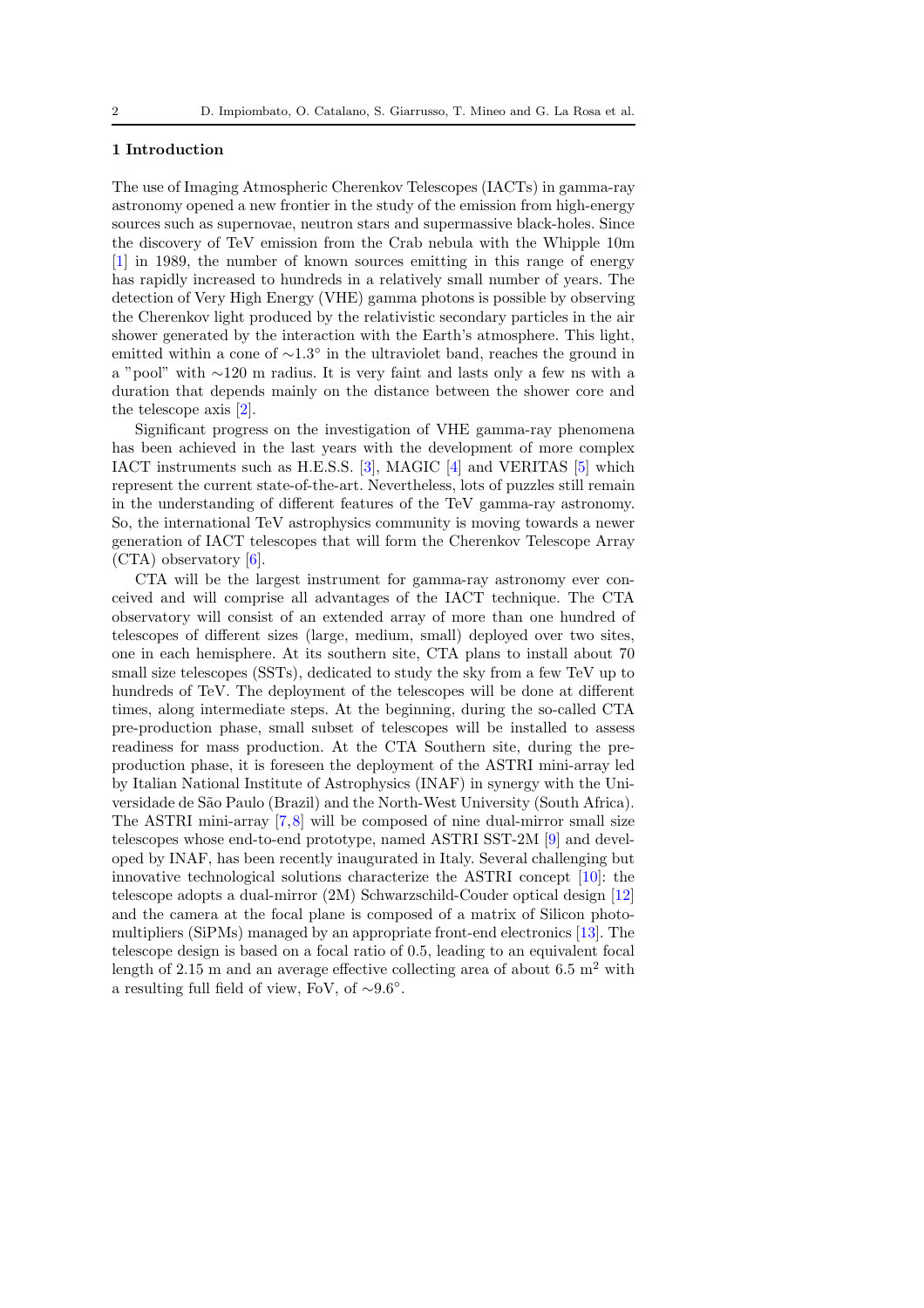This paper describes the procedures and the lab measurements necessary for the ASTRI SST-2M SiPMs gain calibration. The main purpose of these procedures is to keep during the normal data taking the gain uniform and stable without the aid of instrumentation external to the camera, correcting for variation compared to the nominal values of the involved parameters (relative calibration). These objectives are reached providing the camera with a set of reference values for operative voltage and with some coefficients to correct gain variations. Measurements aimed to determine the values of the gain variation as a function of the operative voltage and temperature are presented in this paper together with the level of accuracy due to different sources of errors.

In addition, we present the calibration procedures and the results of measurements performed in lab to evaluate, for each pixel, the parameters for making uniform the trigger over the whole focal plane.

#### <span id="page-2-0"></span>2 ASTRI Camera

The ASTRI SST-2M camera has a truncated-cone shape and its overall dimensions are  $665 \text{mm} \times 665 \text{mm} \times 515 \text{mm}$ , including mechanics and interfaces with the telescope structure, for a total weight of ∼70 kg. An exploded 3D visualization of the camera assembly is shown in Figure [1.](#page-3-0) The focal surface is composed by a matrix of SiPM Hamamatsu Silicon Photomultiplier S11828-3344M [\[14\]](#page-18-12) working at an operative voltage of ∼70 V. Each SiPM sensor is formed by 4×4 squared physical pixels,  $3mm \times 3mm$ , made up of  $3600$  single-photon avalanche diode (SPAD) of 50  $\mu$ m pitch [\[15\]](#page-18-13).

In order to match the angular resolution of the optical system, the physical pixels of each sensor unit are grouped  $2\times 2$  in the so-called camera pixel (6.2mm×6.2mm) having a sky-projected angular size of 0.17◦ . The aggregation of 4×4 sensor units (8×8 camera pixels) forms a Photon Detection Module (PDM), and 37 PDMs form the camera (see Figure [2\)](#page-4-0). This modular design allows to better follow the curvature of the focal plane and makes easier the maintenance of small portions of the camera being the PDMs physically independent.

In order to protect the camera sensors from the external atmospheric environment, an optical-UV transparent Poly Methyl MethAcrylate (PMMA) window is mounted onto the focal surface support structure covering all the PDMs. This window is modeled with the same radius of curvature of the focal surface (see Sect. [2.1\)](#page-3-1). A side emitting Fiber Optics system(FOC) is located along the PMMA circumference. It is illuminated by a Light Emitting Diode (LED) system and used for the on-field relative calibration of the gain. Its light uniformly illuminates the PDMs units at a controlled intensity.

The ASTRI SST-2M camera is equipped also with a light-tight lid composed of two petals mounted onto the backbone structure of the camera. This prevents accidental sunlight exposure of the focal surface detectors, catastrophic in case of direct light reflected by the mirrors.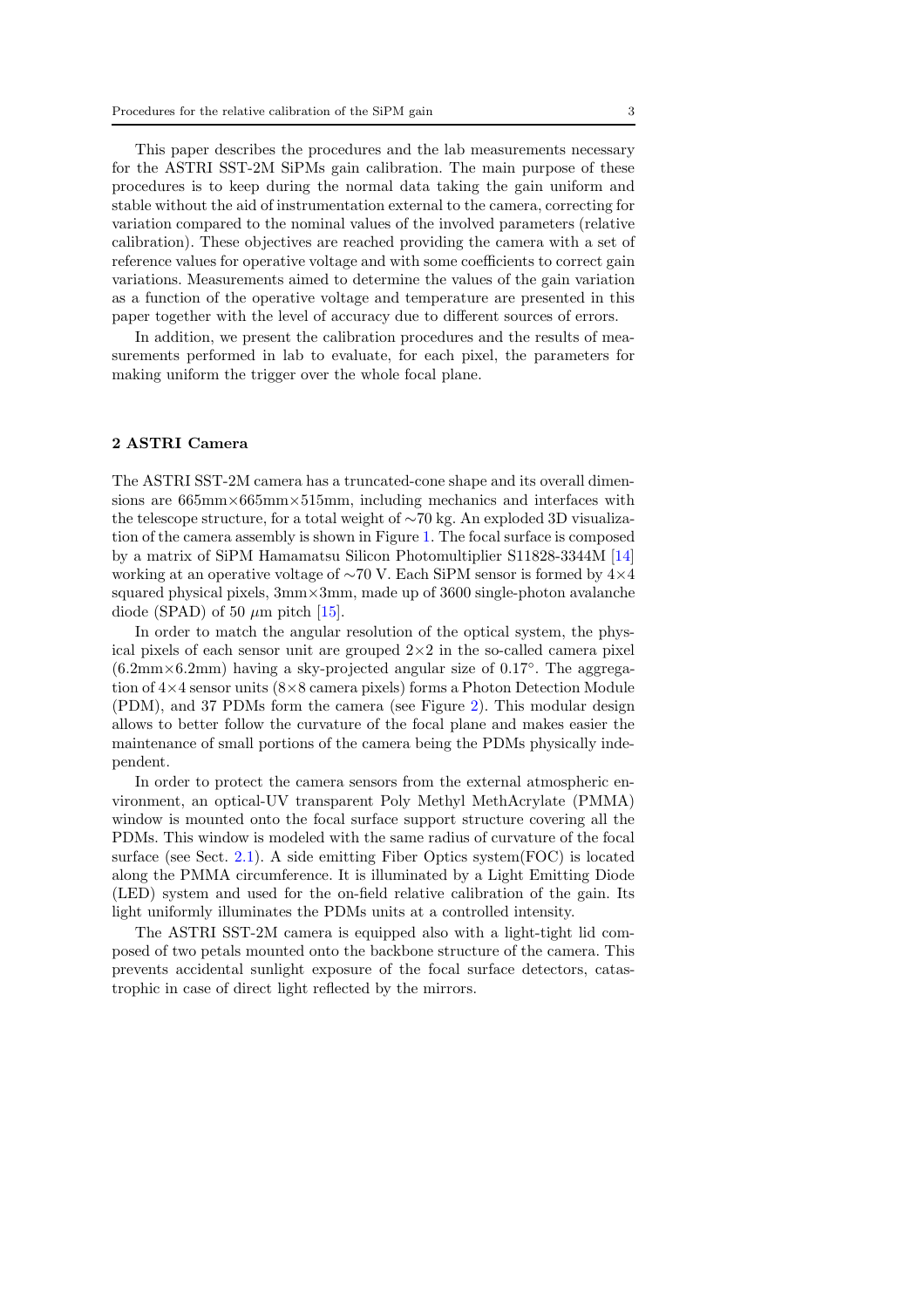

<span id="page-3-0"></span>Fig. 1 Exploded view of the Camera body assembly.

The camera is thermally controlled to keep the working temperature on the focal plane within the range 13-17◦C giving a gain accuracy compliant with the CTA calibration requirements of ∼10% [\[11\]](#page-18-14). The temperature of each PDM is monitored by a system of sensors embedded in the SiPM board.

# <span id="page-3-1"></span>2.1 Focal plane

The Focal Surface Camera (FSC), as shown in Figure [1,](#page-3-0) has a convex-shaped structure with a curvature radius of 1060 mm. PDMs, that are square flat modules, are symmetrically placed on the FSC with angles respect to the telescope axis opportunely chosen in order to follow the curvature of the focal plane. Each PDM, composed of  $4\times4$  side-by-side SiPMs, is installed on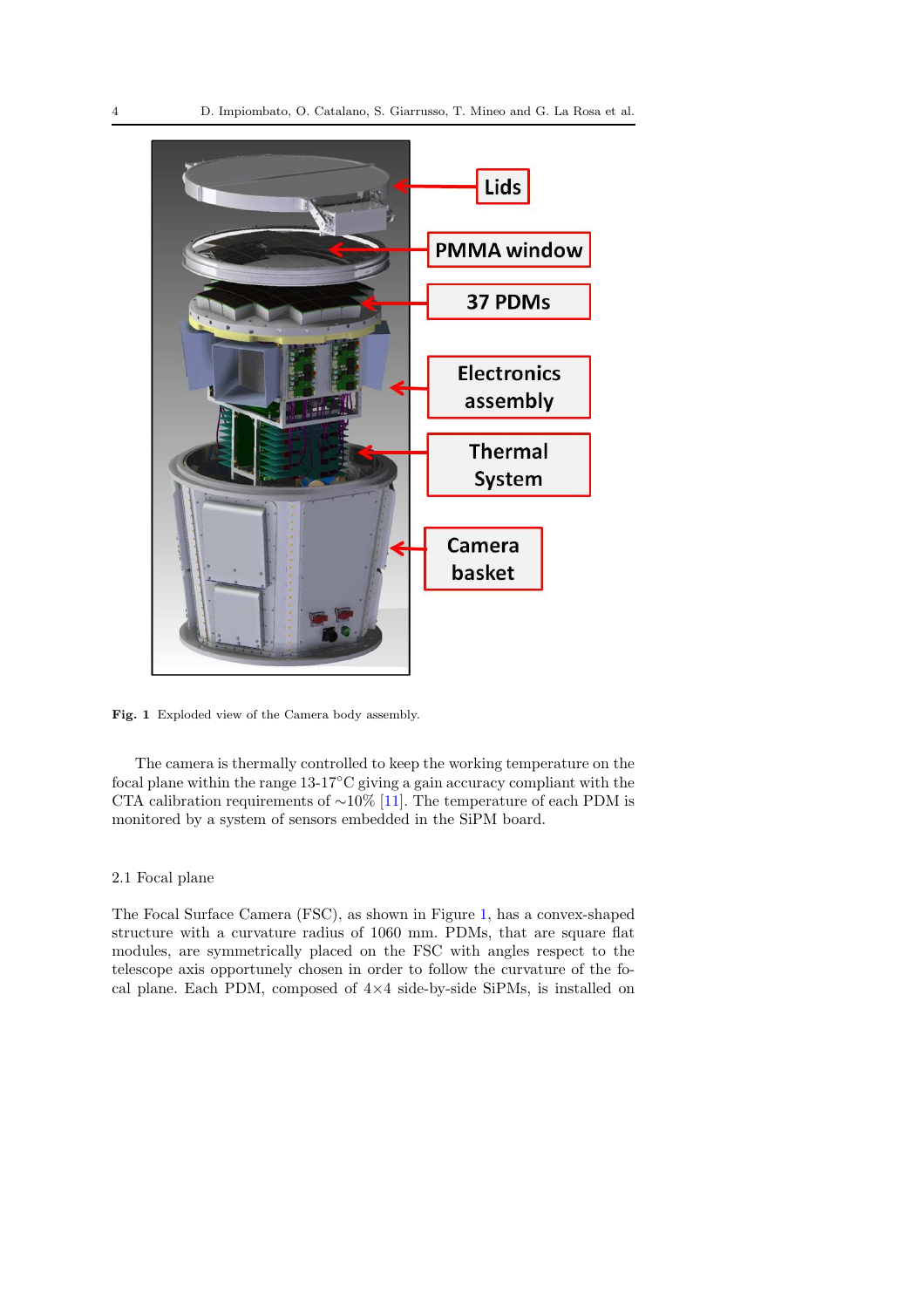

<span id="page-4-0"></span>Fig. 2 The black square in the left figure shows one of the camera pixels obtained grouping 2×2 physical pixels. The central figure shows one ASTRI SST-2M PDM composed of 4×4 SiPMs. The right figure represents how the PDMs are arranged on the Focal Surface Camera

a Printed Circuit Board (PCB) of the same dimension. The PCB hosts the Front-End Electronics (FEE) composed of two ASICs for the signal read out, four Analogue-to-Digital Converters (ADC) and one Field Programmable Gate Array (FPGA). This FEE-FPGA manages the ASICs slow control, the generation of local trigger and the data analog-to-digital conversion. The Back-End Electronics (BEE) is composed of two main parts that are a Processing System (PS) and a Programmable Logic (PL). It is the main elaboration unit of the camera which controls and manages the overall system, including data, and all ancillaries used to perform operations as the camera thermal regulation, the Voltage Distribution management and the time events stamping. The BEE also provides the functions necessary to process and transmit the event data as obtained by the FEE to an external Data Acquisition Workstation responsible for receiving and storing the data packets.

# 2.2 Signal processing

A dedicated FEE has been designed to catch the very fast pulses of Cherenkov light and also to provide auto-trigger capability. The electronics adopted for the ASTRI SST-2M telescope prototype is the Cherenkov Imaging Telescope Integrated Read Out Chip (CITIROC [\[16\]](#page-18-15)), INAF design intellectual property. The CITIROC chip is equipped with 32 channels capable of measuring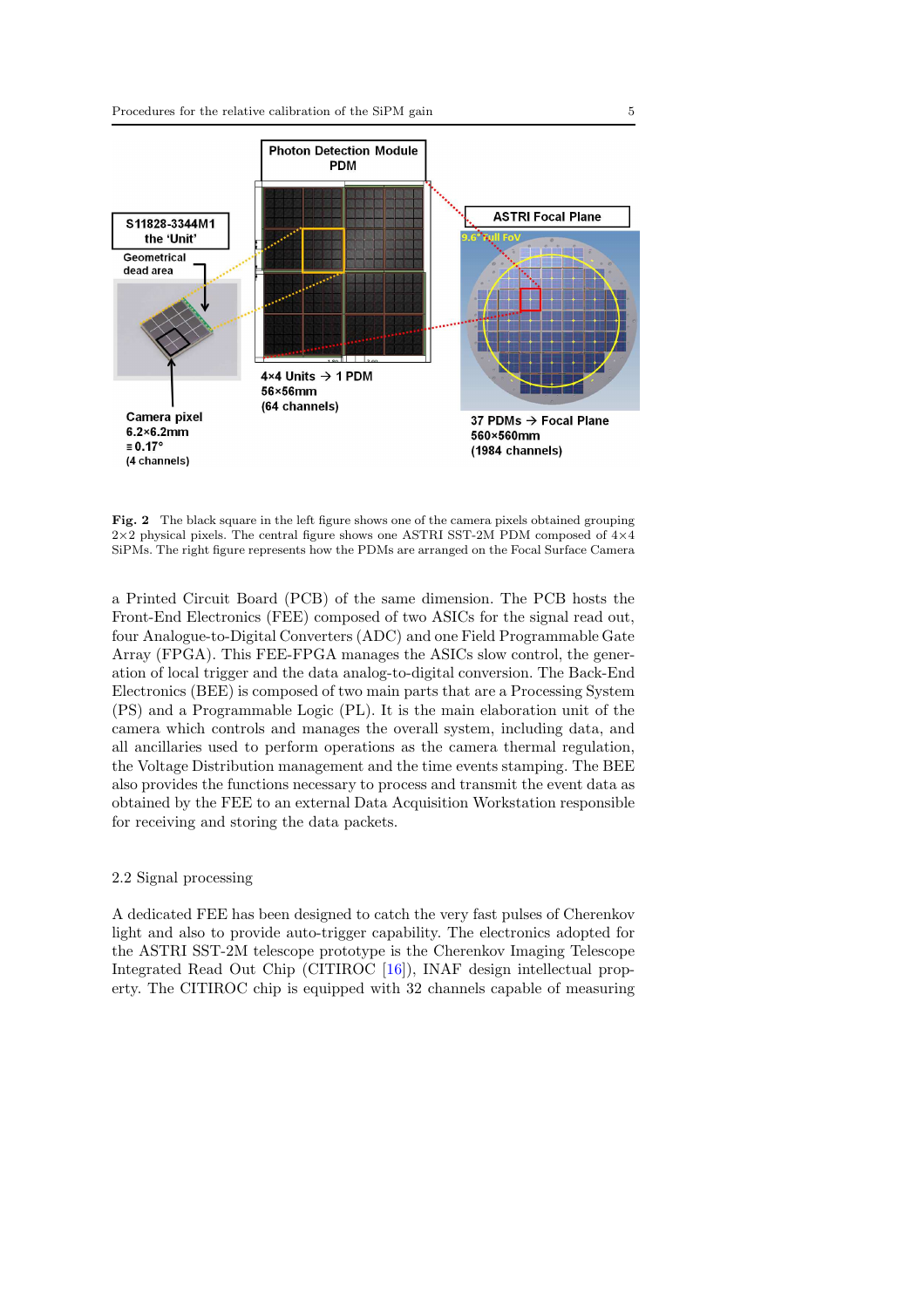charges from 1 to 2000 photoelectrons, assuming a SiPM gain of  $10^6$ . A detailed characterization of the front-end electronics is given in [\[17\]](#page-18-16). Two CITIROC devices are devoted to process the SiPM detector signals of each single PDM. Figure [3](#page-5-0) represents a schematic view of the whole signal processing path in any CITIROC channel.

The wide dynamic range necessary for the camera read-out is provided by CITIROC using two separated chains integrated in the chip: the High Gain (HG) and the Low Gain (LG).



<span id="page-5-0"></span>Fig. 3 Signal processing path of one CITIROC channel.

In any CITIROC channel an 8-bit digital to analogue converter (DAC) is integrated, by varying the operative voltage of the corresponding camera pixel. The pulse generated by the SiPM (curve A) is amplified by the two programmable preamplifiers (HG and LG) and then shaped with a constant shaping time of 37.5 ns by two electronic circuits (HG and LG). Two operation modes are implemented in the HG and LG chains of the ASICs (curves B and C in Figure [3\)](#page-5-0): the peak detector and the Switched Capacitor Array (SCA).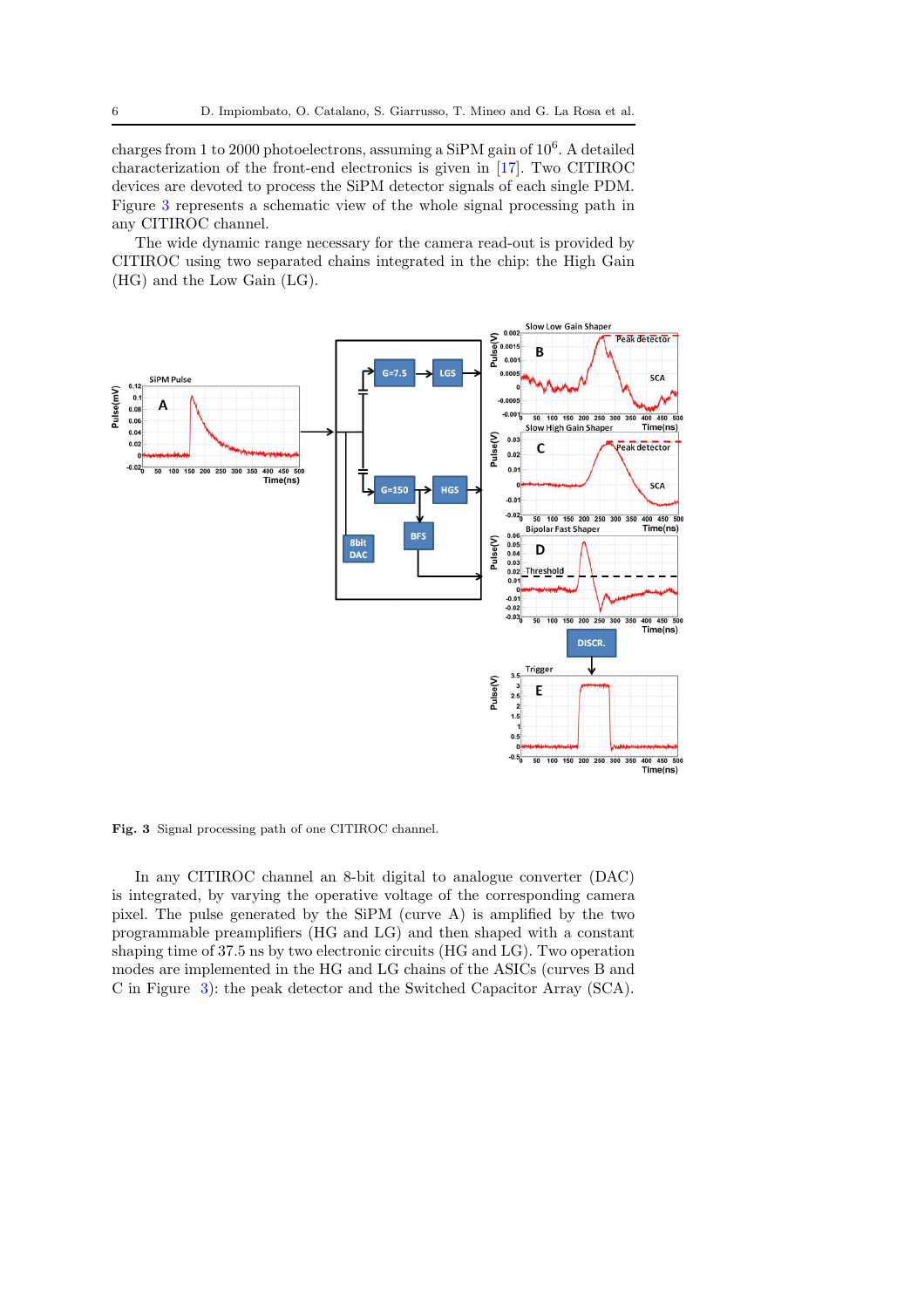The peak detector mode, that is the base-line operating approach, provides the maximum of the shaped pulse height, whereas the SCA mode returns the level of the shaped pulse height at a sampling time delayed from the trigger by a fixed interval. This delay, that depends on the shaping time, is set in order to get the maximum slow shaper signal. In both modes, the conversion of the height of the shaped pulse to the integrated charge introduces a systematic error lower than 1%.

A Bipolar Fast Shaper (BFS) connected to the high gain preamplifier produces a fast signal (curve D) with a shaping time of ∼15 ns. It is connected to a discriminator with a 10 bit programmable threshold. The output of the discriminator gives a digital trigger (curve E) if the signal exceeds the threshold level. Digital triggers are available on the  $32 + 32$  output pads of the two ASICs. A local trigger is activated when  $n$  contiguous pixels within a PDM present a signal above the discriminator threshold. This signal is then propagated to all PDMs to start the acquisition of an event in all the focal plane. The number  $n$  of contiguous pixels, programmable from 2 to 7 and the trigger threshold, also programmable  $(\geq 4$ pe) depending on the Night Sky Background (NSB), are chosen in order to have a maximum rate of ∼600 Hz from the whole camera, with a dead time  $\langle 3\%,$  well inside the maximum fraction of the required dead time by CTA [\[18\]](#page-18-17).

The signal outputs are read and converted to digital counts by external ADC devices, at the occurrence of a trigger condition. A Xilinx Artix 7 FPGA governs and controls all the input/output operations from/to CITIROCs and SiPMs.

#### 3 Relative calibration plan

The procedure for the relative calibration of the gain adopted in ASTRI SST-2M camera foresees different steps:

- Define the nominal values of the configuration parameters as temperatures, gains, operative voltages, etc.;
- Determine the parameters of the gain linear variations with operative voltage and temperature;
- Evaluate the level of accuracy for the gain.

When the camera is mounted on the telescope, these results are used to check and correct the gain relatively to the nominal values. These corrections are performed in real time, taking into account the measurements of the embedded thermal sensors.

In addition, further measurements are periodically carried out using the FOC whose data are used during normal data analysis for off-line corrections of the gain.

All the calibration parameters and procedures will be stored and implemented in the BEE.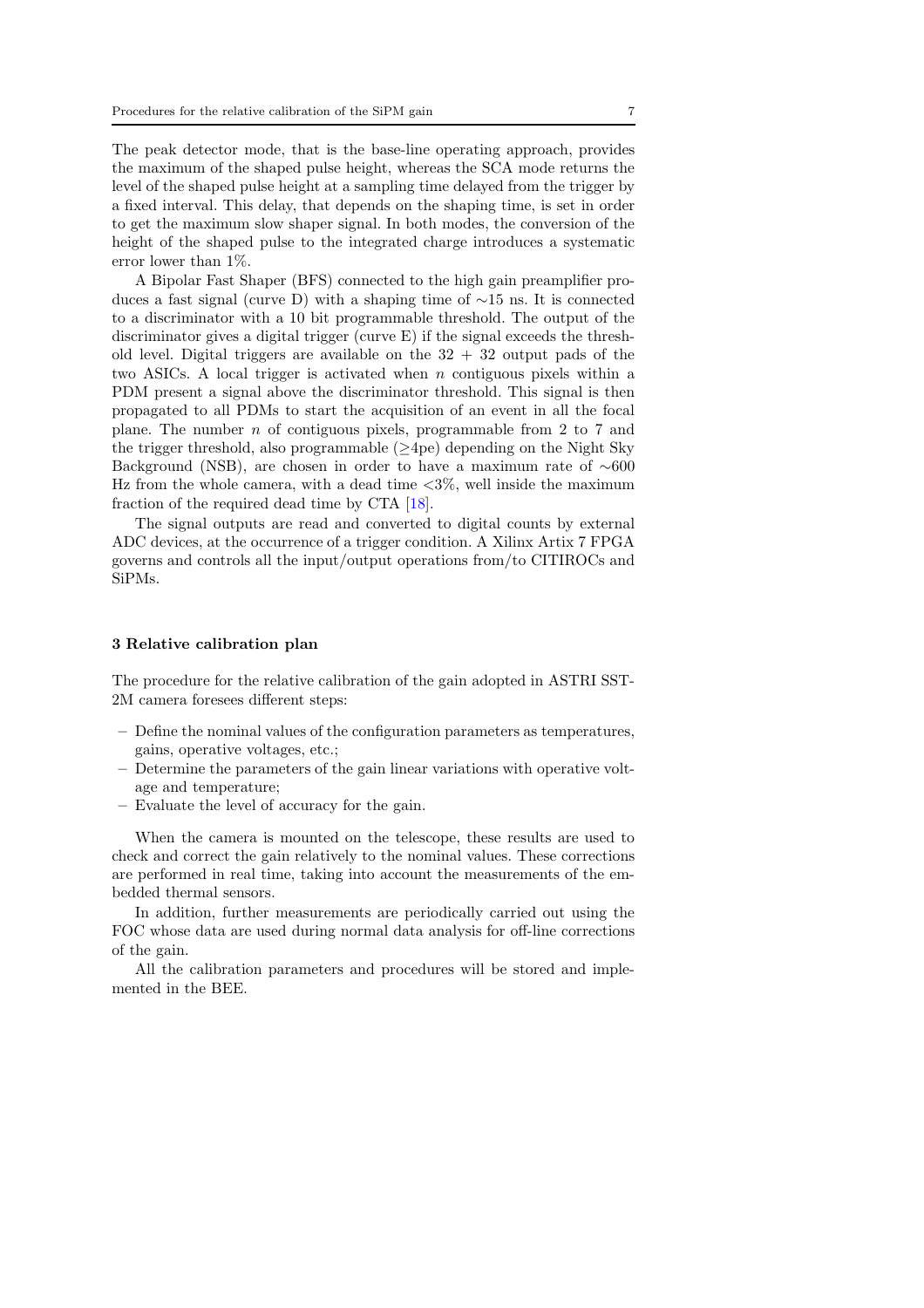#### 3.1 Gain of SiPM camera pixel

The SiPM output signal is produced as a result of an avalanche multiplication process characterized by the gain  $G$ , defined as the number of electrons generated in response to a photon absorption or a thermally generated ignition in the silicon lattice. In Geiger-mode operation, the multiplication factor of an avalanche discharge is expected to grow linearly with the operative voltage according to:

$$
G = \frac{Q_{TOT}}{q} = \frac{C_{pixel}(V_{op} - V_{BD})}{q}
$$
\n(1)

where  $Q_{TOT}$  is the total charge generated by a single avalanche,  $C_{pixel}$  is the overall pixel capacitance, q is the electron charge,  $V_{op}$  is the operative voltage and  $V_{BD}$  is the detector breakdown voltage.

The gain is a function of the differences between the two voltages  $V_{BD}$  and  $V_{op}$ . The former is a characteristic of the SiPM physical pixel and is mainly sensitive to temperature; the latter is different in each camera pixel and can be opportunely varied to keep the gain uniform over the camera surface and stable in time against temperature variations in  $V_{BD}$ . In our case, grouping four physical pixels in one camera pixel and applying a single operative voltage introduces an intrinsic spread in the gain.

Any gain variation  $\Delta G(V_{op},T)$  can be written in terms of variations of the operative voltage  $\Delta V_{op}$  and of the temperature  $\Delta T$  with the following equation:

$$
\Delta G(V_{op}, T) = \frac{\partial G}{\partial V_{op}} \Delta V_{op} + \frac{\partial G}{\partial T} \Delta T \tag{2}
$$

where  $\partial G/\partial V$  is the gain derivative with respect to the voltage variation, and  $\partial G/\partial T$  is the gain derivative with respect to the temperature.

For small variations of the temperature and of the operative voltage,  $V_{on}$ ,  $\partial G/\partial V$  and  $\partial G/\partial T$  can be considered constant in a first approximation, and the gain can be computed through the following formula:

$$
G(V,T) = c_1 \cdot \Delta V_{op} + c_2 \cdot \Delta T + c_3 \tag{3}
$$

where  $c_1 = \partial G/\partial V$ ,  $c_2 = \partial G/\partial T$ , and  $c_3 = G(V_0, T_0)$  is the reference gain at a given operative voltage and temperature. The reference gain suggested by manufacturer is  $7.5 \times 10^5$ . However, we assume  $c_3 = 6.0 \times 10^5$  as the reference gain for all camera pixels and  $T_0 = 15$ °C as the reference temperature. Our choice is mainly driven by the need to reduce the cross talk to a value of 12%.

The reference operative voltage  $V_0$  is set for each camera pixel in order to obtain the reference gain. The average value of  $V_{op} - V_{BD}$  (overvoltage) is  $∼1.5$  V.

To keep  $G(V,T)$  constant we have to compensate for the temperature variations by changing  $V_{op}$  according to the relation:

<span id="page-7-0"></span>
$$
\Delta V_{op} = -\frac{c_2}{c_1} \cdot \Delta T \tag{4}
$$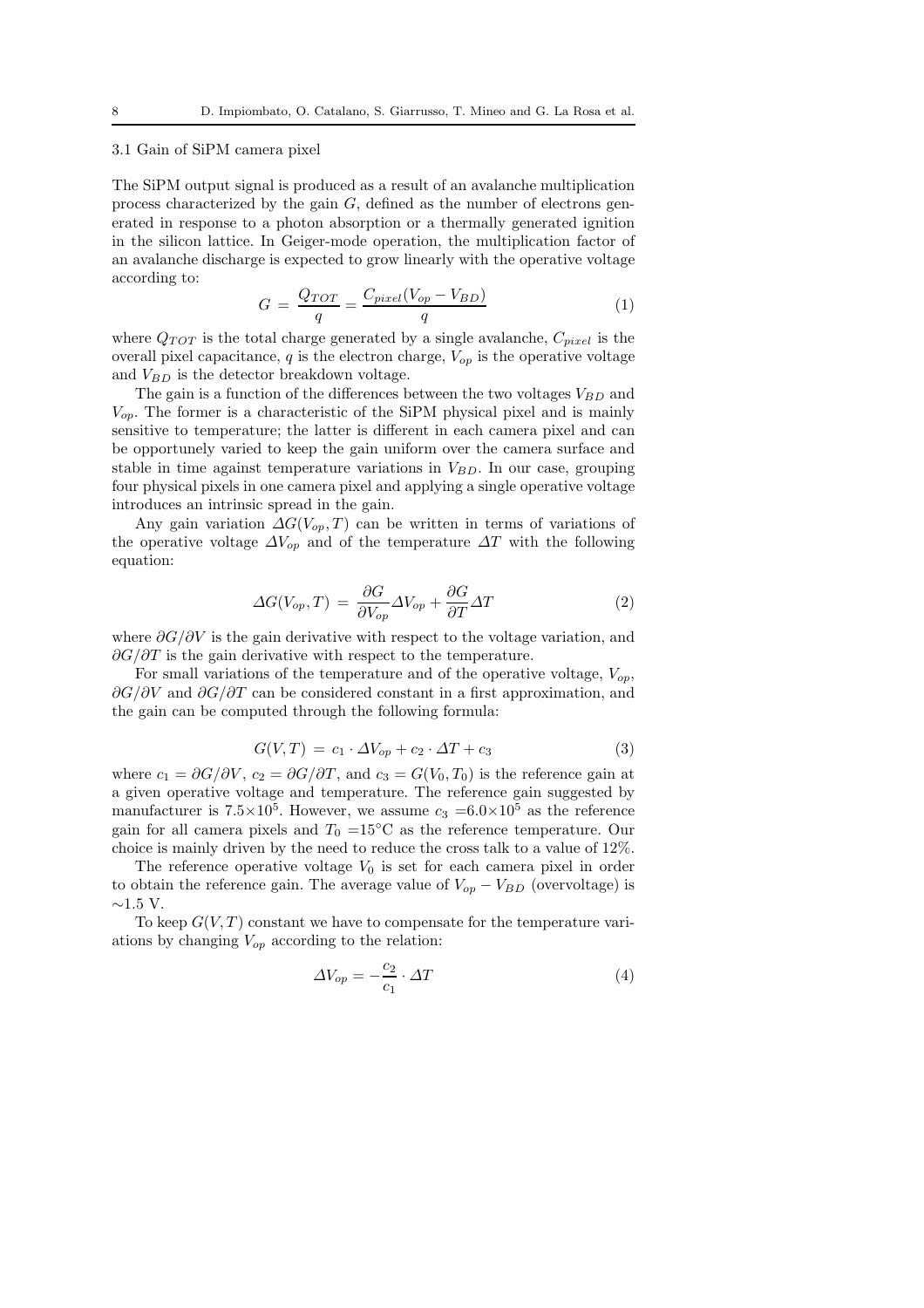# 3.2 CITIROC DAC calibration

The operative voltage  $V_{op}$  applied to each camera pixel is the sum of the external voltage  $V_{ext}$  and the voltage applied from the input programmable DAC implemented in the CITIROC front-end,  $V_{DAC}$ , whose dynamical range is  $\sim$  4.5 V:

<span id="page-8-0"></span>
$$
V_{op} = V_{ext} - V_{DAC} \tag{5}
$$

In the CITIROC ASIC, the  $V_{DAC}$  is linearly dependent on the DAC code according to the following equation:

<span id="page-8-1"></span>
$$
V_{DAC} = a \cdot DAC + b \tag{6}
$$

where  $a$  and  $b$  are characteristic of each channel, and then at variance with  $c_1$ and  $c_2$  must be measured for all camera pixels.

 $V_{DAC}$  can be used to adjust the SiPM gain, compensating for temperature variations. Combining equations  $(5)$  and  $(6)$ , the formula in  $(4)$  can be written in terms of  $V_{DAC}$  to obtain the following relation implemented in the BEE-FPGA:

$$
\Delta DAC = -\frac{c_2}{c_1} \cdot \frac{\Delta T}{a} \tag{7}
$$

#### 3.3 Temperature

The calibration of the temperature sensors embedded in each SiPM board is an essential prerequisite for the SiPM gain equalization. Each SiPM PCB has 9 temperature sensors symmetrically spaced on the rear side of the board. They operate in the range from -40°C to +125°C with a precision of  $\pm 0.2$ °C. These sensors are constantly monitored by the FEE-FPGA, and the temperatures measured in each PDM are sent to the BEE in order to adjust the gain of the pixels. The sensors are read at a rate of few Hz, adequate for the expected slow-time temperature variations inside the camera. Only the central sensor at the bottom of the board has been absolutely calibrated using a temperature sensor and an appropriate controller provided by LakeShore<sup>[1](#page-8-2)</sup>. The calibration of the other eight sensors relatively to the central one will be accomplished in lab during the functional tests of each PDM.

#### 4 Laboratory Experimental Set-Up

All lab measurements have been carried out in the laboratory of IASF-Palermo and OACT-Catania. For convenience, all measurements were performed using an evaluation board containing one CITIROC. Two different sets of measurements were performed:

<span id="page-8-2"></span><sup>1</sup> http://www.lakeshore.com/Documents/LSTC 325 l.pdf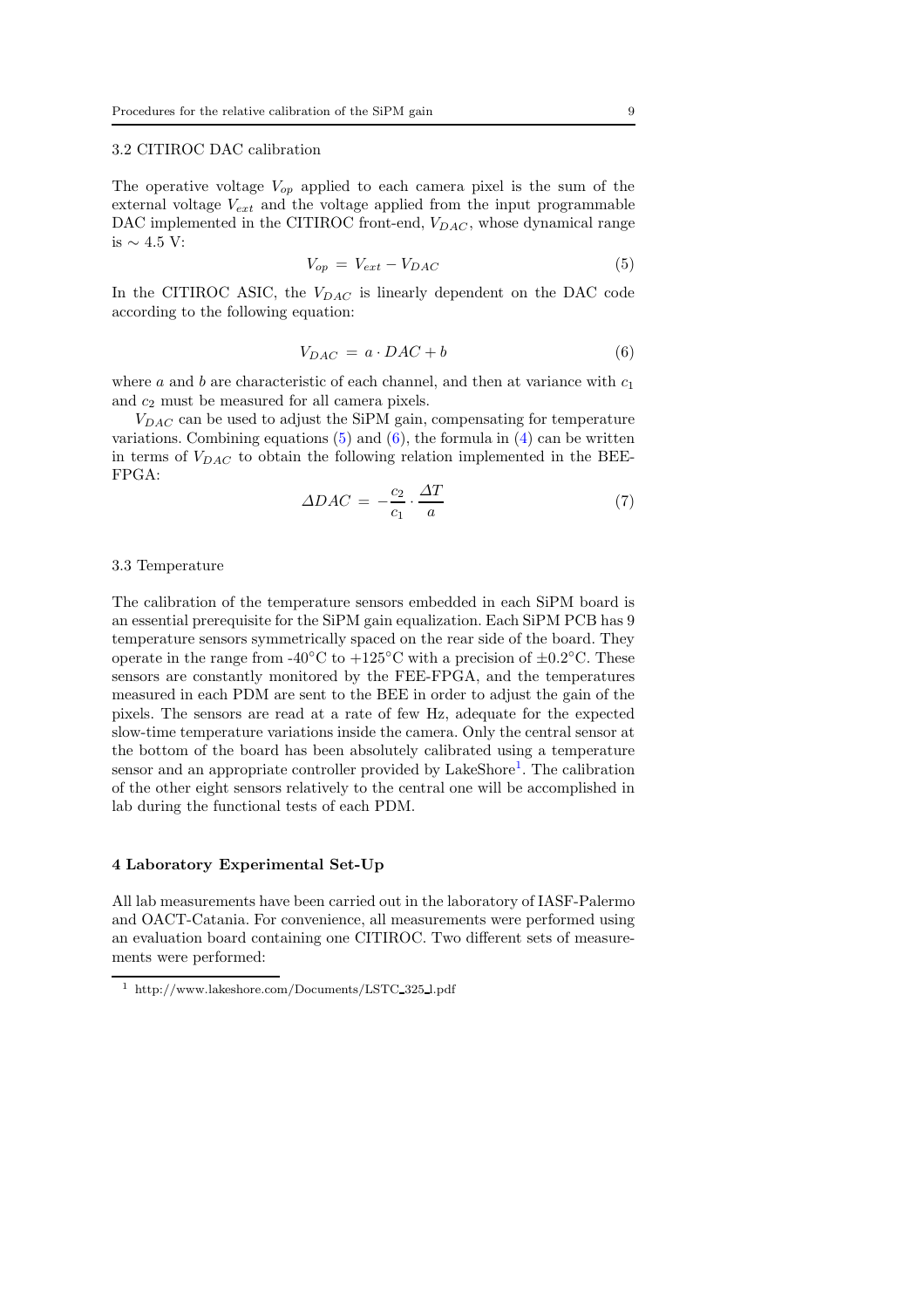- the SiPM pixels were illuminated by a Blue Light Diode (B-LED) driven by a pulse generator at a constant rate of 10 kHz. The schematic overview is shown in Section A of Figure [4.](#page-9-0) This set-up was used for the  $c_1$  and  $c<sub>2</sub>$  evaluation. The gain relative to each measurements was obtained from the average distance between the peaks in the Pulse Height Distributions (PHDs) as explained later on, in Sect.  $5.3$ . The value of  $c_1$  is obtained keeping the temperature constant and varying  $V_{op}$  in the operating range in steps of 100 mV. The coefficient  $c_2$  is measured keeping the operative voltage to the reference value  $V_0$  and varying the temperature in steps of about  $1 °C$  from  $13 °C$  to  $17 °C$ .
- An arbitrary generator was used to create an waveform signal input signal as similar as possible to the SiPM one (rise time of a few ns, recovery time of 175 ns and 1pe amplitude).The input signal was injected in the channels of the CITIROC evaluation board, as shown in in Section B of the Figure [4.](#page-9-0) These measurements were used to calculate the ADC photoelectron conversion factor from the obtained PHDs (see Sect. [5.3\)](#page-12-0).
- a Keithley high impedance multimeter (not shown Figure [4\)](#page-9-0) was used to evaluate the coefficients a and b of the linear relation DAC voltage-DAC codes (see Sect. [5.2\)](#page-11-0).



<span id="page-9-0"></span>Fig. 4 Experimental set-up. A light-tight box coupled with a Peltier Cooling/Heating system assures a constant temperature on the SiPM under test with stability of ∼ 0.1◦C.

The laboratory equipment includes a signal generator Agilent 81160A plus a precise attenuator to be used with the pulse signal. The CITIROC evaluation board is driven by a Lab-VIEW software<sup>[2](#page-9-1)</sup> interface provided by Weeroc<sup>[3](#page-9-2)</sup>.

<span id="page-9-2"></span><span id="page-9-1"></span> $^3$ http://www.weeroc.com/

<sup>2</sup> http://www.ni.com/labview/i/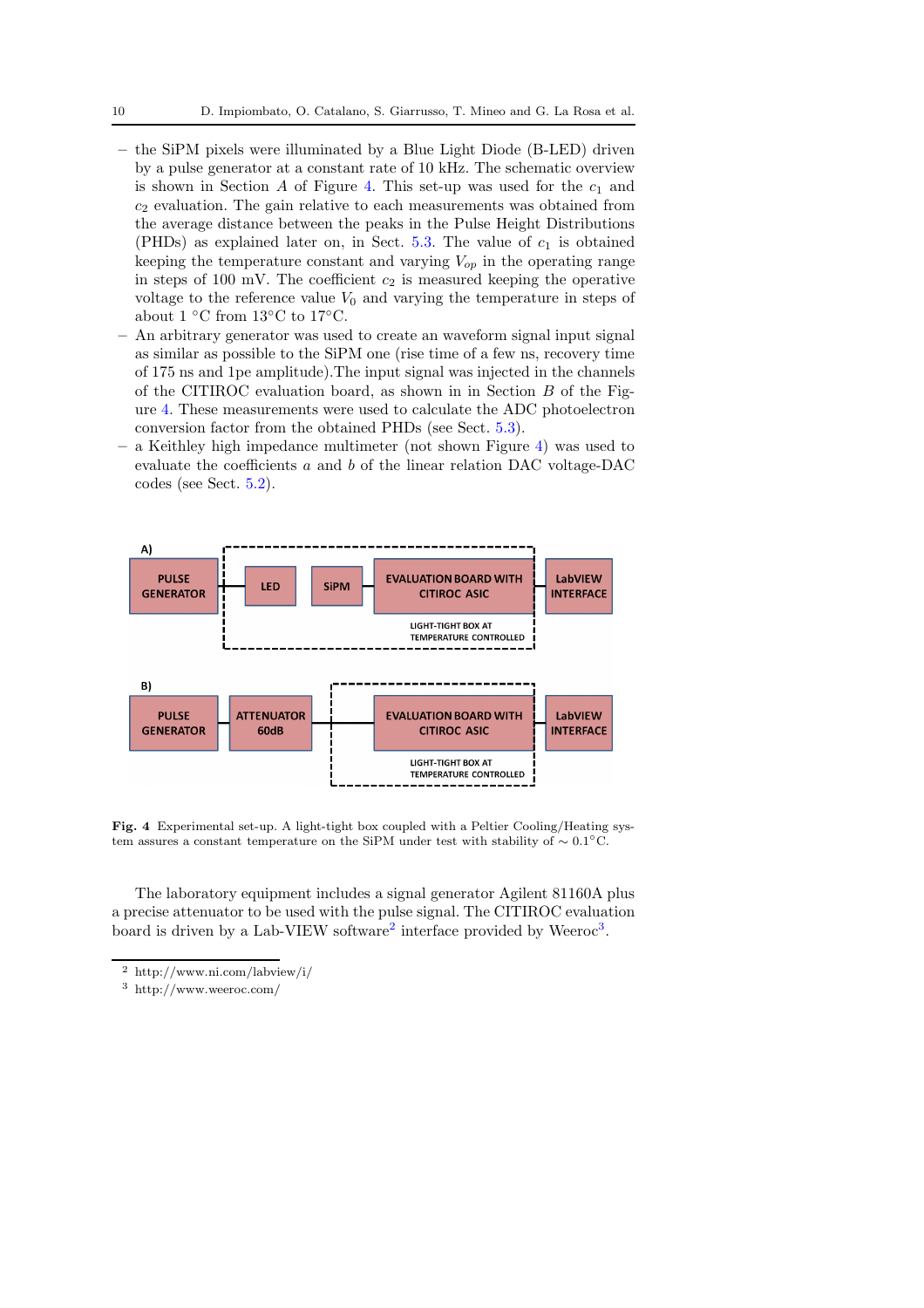## 5 Results

In the following subsections, results from lab measurements relative to a single camera pixel, taken as example, are reported.

## <span id="page-10-1"></span>5.1 Calibration of the reference voltage  $V_0$

The reference values of the operative voltage  $V_0^{pp}$  for each physical pixel, for a gain of  $7.5\times10^5$  at the temperature of  $25^{\circ}\text{C}$ , were provided by Hamamatsu. These values were verified on a sample in our lab. The values are distributed in the range 71–73.5V as shown in the histograms of the left panel of Figure [5.](#page-10-0) However, grouping four physical pixels in one camera pixel and adopting a single operative voltage  $V_0$  introduces a spread in the gain. This was evaluated measuring the difference  $(\Delta V_0)$  between the minimum and the maximum  $V_0^{pp}$ of the four physical pixels. The histogram of this spread is shown in the right panel of Figure [5.](#page-10-0)

This average gain uncertainty can be computed using the mean value of  $\Delta V_0$  (29.84 mV) and the parameter  $c_1$ , presented in Sect. [5.3.](#page-12-0) This corresponds to a gain variation of 1.5% of the Hamamatsu nominal gain  $(7.5 \times 10^5)$ .



<span id="page-10-0"></span>Fig. 5 Histogram of the measured  $V_0^{pp}$  of all physical pixels (left panel) and of the  $\Delta V_0$  of the camera pixels (right panel).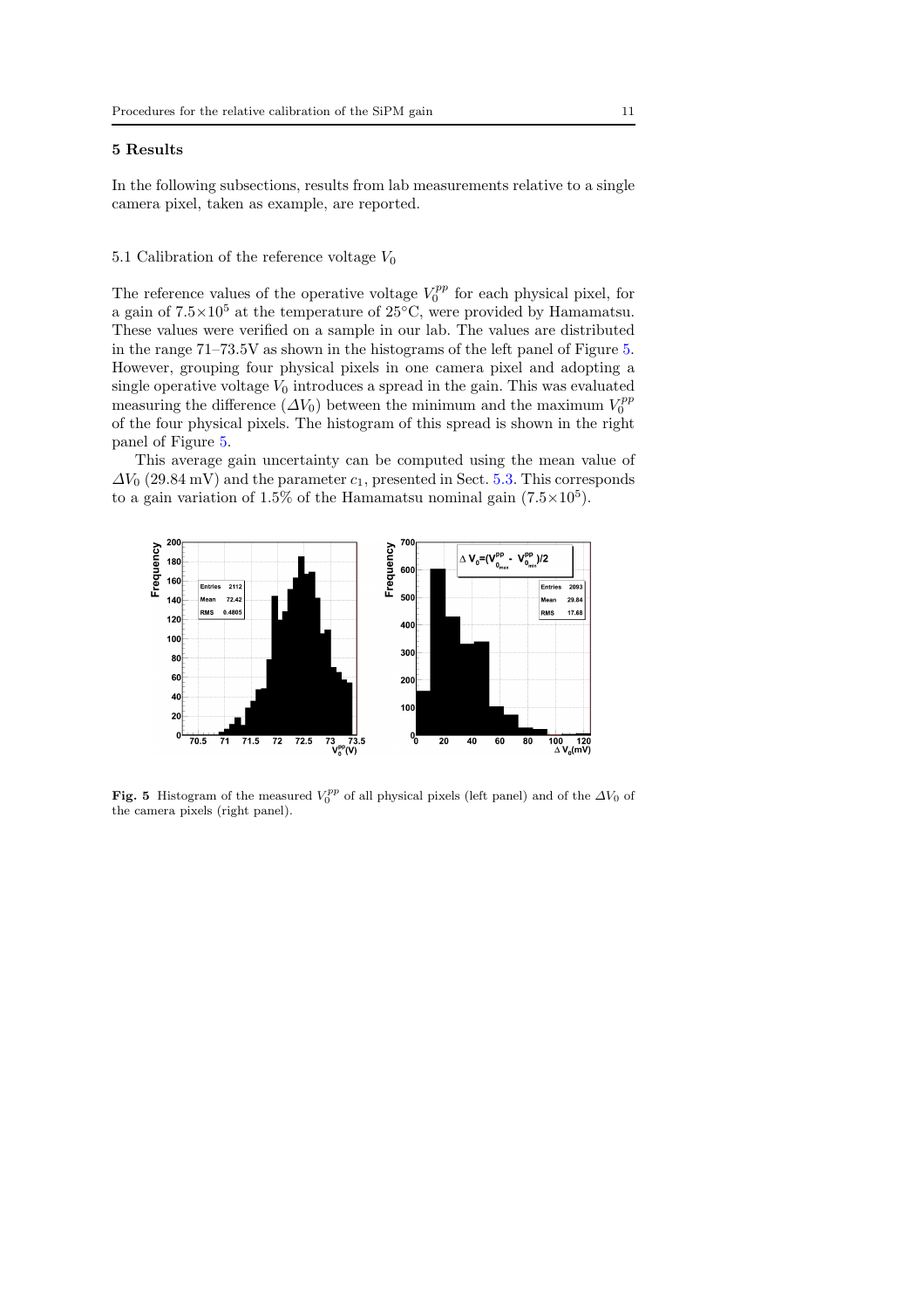# <span id="page-11-0"></span>5.2 Determination of a and b coefficients

The coefficients of the linear fit of the DAC voltage as a function of the DAC codes are obtained reading the output voltage of the DAC by a Keithley high impedance multimeter, and varying progressively the DAC codes. Figure [6](#page-11-1) shows the DAC voltage as a function of the DAC codes for one of the channels.

Each channel has a slightly different slope, so this measurement is required for all camera pixels. The histograms of  $a$  and  $b$  coefficients are shown in Figure [7](#page-11-2) in the left and right panel, respectively.



<span id="page-11-1"></span>Fig. 6 CITIROC evaluation board DAC voltage as a function of the DAC code for one of the channels. The error of each point is less than 1%, so it is not visible in the figure.



<span id="page-11-2"></span>Fig. 7 Histograms of a and b coefficients for all PDM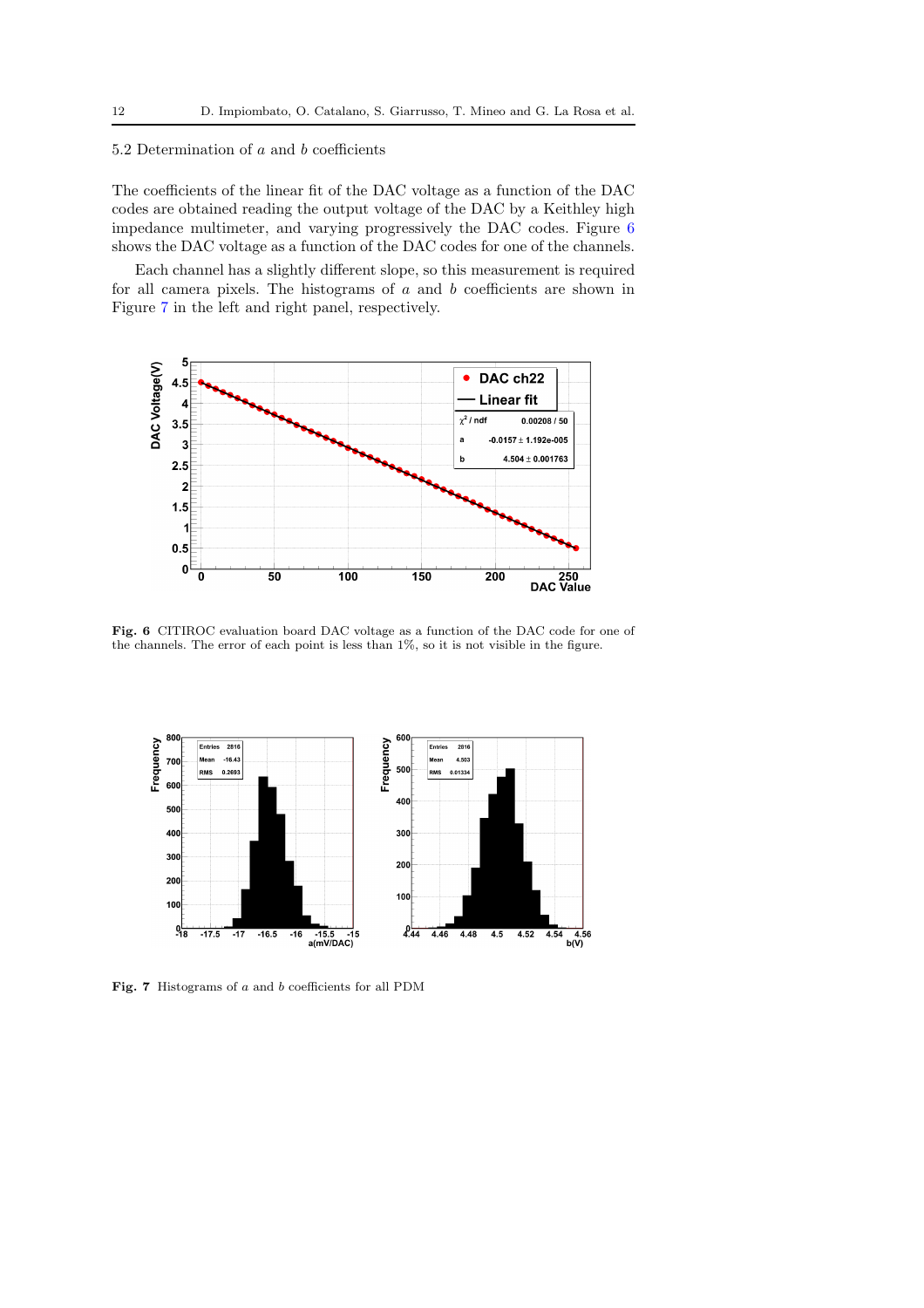The values of  $V_{op}$  can be linearly adjusted channel by channel in the interval 0 V $\div$ 4.5 V. This dynamical range is larger than the spread in the values of  $V_0^{pp}$  $(2.5 V)$ , as shown in the left panel of Figure [5,](#page-10-0) and larger than the corrections needed for compensating temperature variations (71 mV/°C equivalent to  $\sim$ 4  $\text{DAC}/^{\circ}C$ ).

The average value of a that is the DAC input resolution, corresponds to a gain variation of  $6.32 \times 10^3$  that is 1.1% of the nominal gain.

#### <span id="page-12-0"></span>5.3 Determination of  $c_1$  and  $c_2$  coefficients

The coefficients of the gain variations  $c_1$  and  $c_2$  are determined with the PHD pulsing a blue LED at a constant rate of 10 kHz and a time-on duration of 11.5 ns. An example of a PHD at a fixed voltage  $V_0$  = 71.8 V and the temperature of 15◦C is shown in Figure [8.](#page-12-1)



<span id="page-12-1"></span>Fig. 8 CITIROC: PHD at a fixed temperature of  $15°C$  and  $V_0=71.8$  V for one of the channels.

The ADC photoelectron conversion factor  $pe_{eq}$  is evaluated averaging all distances of subsequent local maxima of the smoothed PHD collected from each SiPM camera pixel. This smoothing is performed with a LOWESS (Locally Weighted Scatterplot Smoothing) method. The  $pe_{eq}$  is then computed applying the following equation:

$$
pe_{eq}(ADC) = \frac{1}{N-2} \cdot (ADC_N - ADC_2)
$$
\n(8)

where  $ADC_N$  is the ADC value corresponding to the last peak and  $pe_{eq}$  is the photoelectrons equivalent number in ADC units. Note that the pedestal  $(N = 1)$ , whose position is biased by the electronic noise, is not considered. Its distance from the 1pe peak distribution has been found significantly different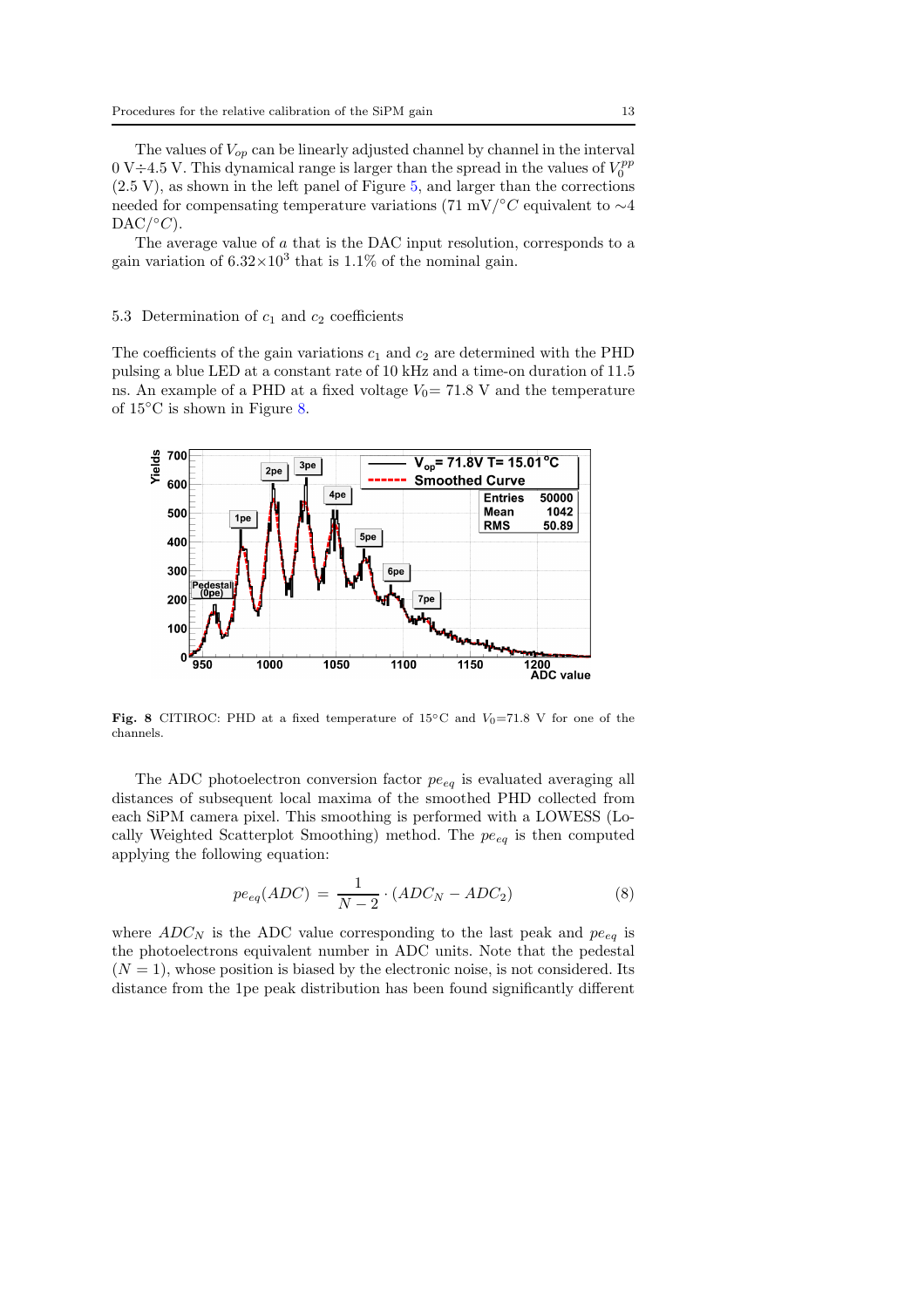from the average distances between the other peaks in updated versions of sensor [\[20\]](#page-18-18). We decided to exclude it from computation of the gain in order to implement a procedure that can be exported to newer SiPMs even if for the sensor adopted in the present paper the pedestal could be coherently included in the computation.

The measured  $pe_{eq}$  value is then converted in gain comparing it with the value  $pe_{ref}$  obtained by injecting a charge with a pulse shape similar to the SiPM one corresponding to 1 pe at the reference gain, and applying the following formula:

$$
G(V_{op},T) = \frac{pe_{eq}(ADC)}{pe_{ref}(ADC)} \cdot G(V_0, T_0)
$$
\n(9)

This method allows a finally accuracy on the gain lower than 1% over a 50000 event acquisition.

We measured the values of  $c_1$  for one of the camera pixel obtained from PHDs keeping the temperature constant and varying  $V_{op}$  in the operating range in steps of 100 mV. The measured gain is then fitted to a linear function of the operating voltage, in which  $c_1$  is the slope of the best fit line. In Figure [9,](#page-14-0) an example of a gain plot versus  $V_{op}$  for a camera pixel is shown. The range of the operative voltage is 71.60-72V, and the gain increases with voltage with the coefficient  $c_1$  equal to 14.76 $\pm$ 0.78 (ADC/V).

The coefficient  $c_2$  is obtained from PHDs keeping the operating voltage to the reference value  $V_0$  and varying the temperature in steps of about  $1°C$ from 13◦C to 17◦C. Again, fitting the measured gains to a linear function, the value of  $c_2$  corresponds to the slope. In the example plotted in Figure [10,](#page-14-1)  $c_2$  is  $-1.06\pm0.09$  ( $ADC$ )<sup>°</sup>C). In this case the gain decreases linearly with temperature.

Considering that, in a first approximation,  $c_1$  and  $c_2$  are characteristic of the type of SiPM [\[19\]](#page-18-19), we assumed a single value for all camera pixels. Discrepancies in the gain uniformity are corrected off-line using the FOC as already mentioned in the Sect. [2.](#page-2-0)

#### 6 CITIROC trigger calibration

In addition to the gain calibration we performed in lab the calibration of the camera pixel trigger. This has the aim to uniform the trigger response over all camera. CITIROC is equipped with a 10bit DAC common to all the channels for setting the value of each discriminator voltage. As for any multi-channel electronics front-end, small differences between trigger channels are expected. Performing trigger equalization between pixels is essential for a stable and reliable camera operation. To compensate the channel-by-channel trigger nonuniformity, a 4bit DAC fine-tunes the discriminator threshold level. The linear relation between the 10bit DAC and the 4bit DAC is different for each channel. The resulting set of 32 4bit DAC codes are stored in the registers of each CITIROC providing trigger level discrimination uniformity.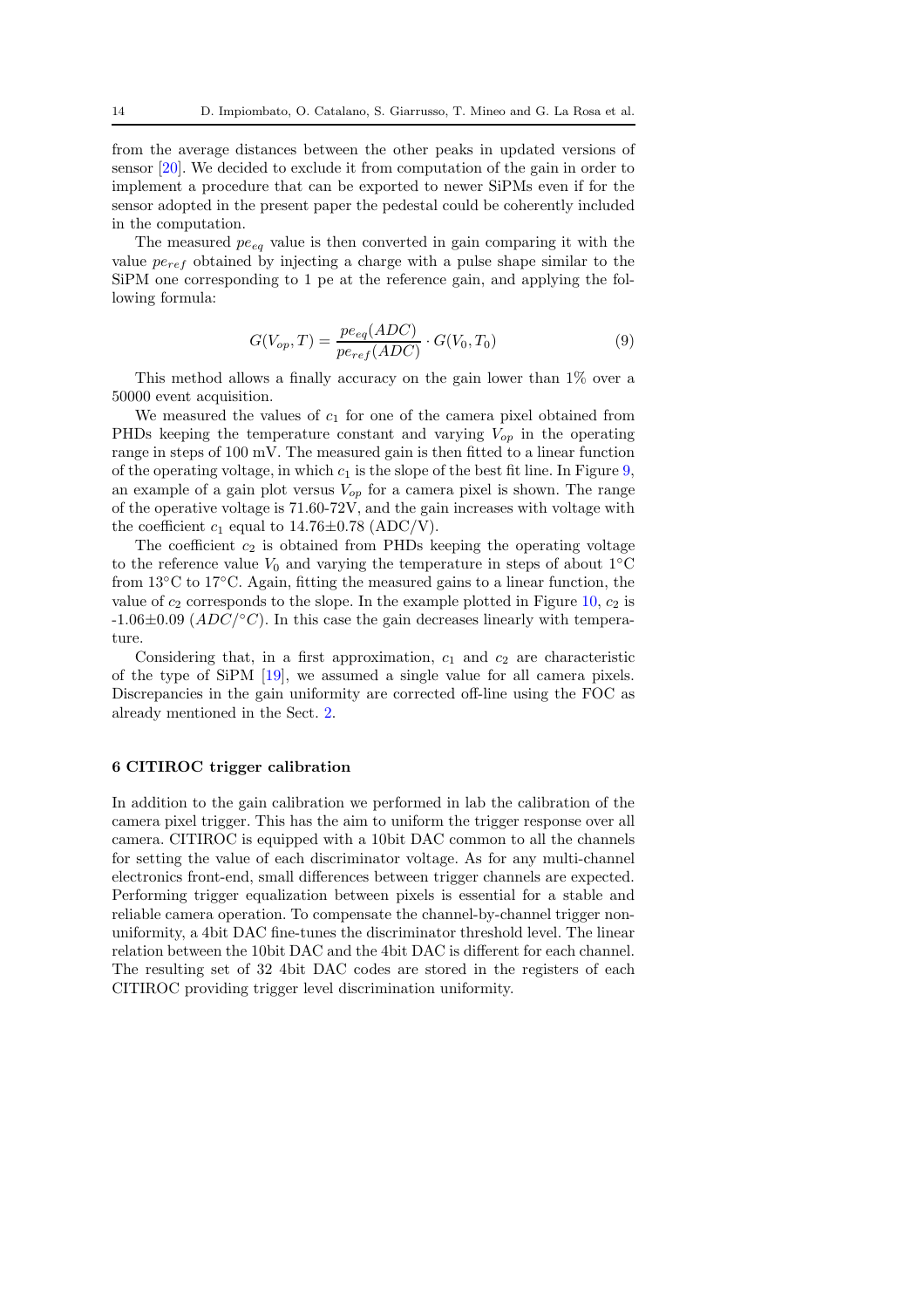

Fig. 9 Determination of the gain variation coefficient in ADC units as a function of  $V_{op}$ . The ordinate axis on the right reports the estimated pixel gain as a function of  $V_{op}$ .

<span id="page-14-0"></span>

<span id="page-14-1"></span>Fig. 10 Determination of the gain variation coefficient in ADC units as a function of temperature. The ordinate axis on the right reports the estimated pixel gain as a function of temperature.

The trigger equalization is determined performing Multiple Fiber Stair MFS measurements after the gain equalization. In this case, the SiPM is illuminated with a pulsed LED that produces a Poissonian distribution with an average number of pe ∼4, and the number of triggers as a function of the discriminator threshold level is collected. The envisaged methodology for trigger equalization is developed in several steps as presented below: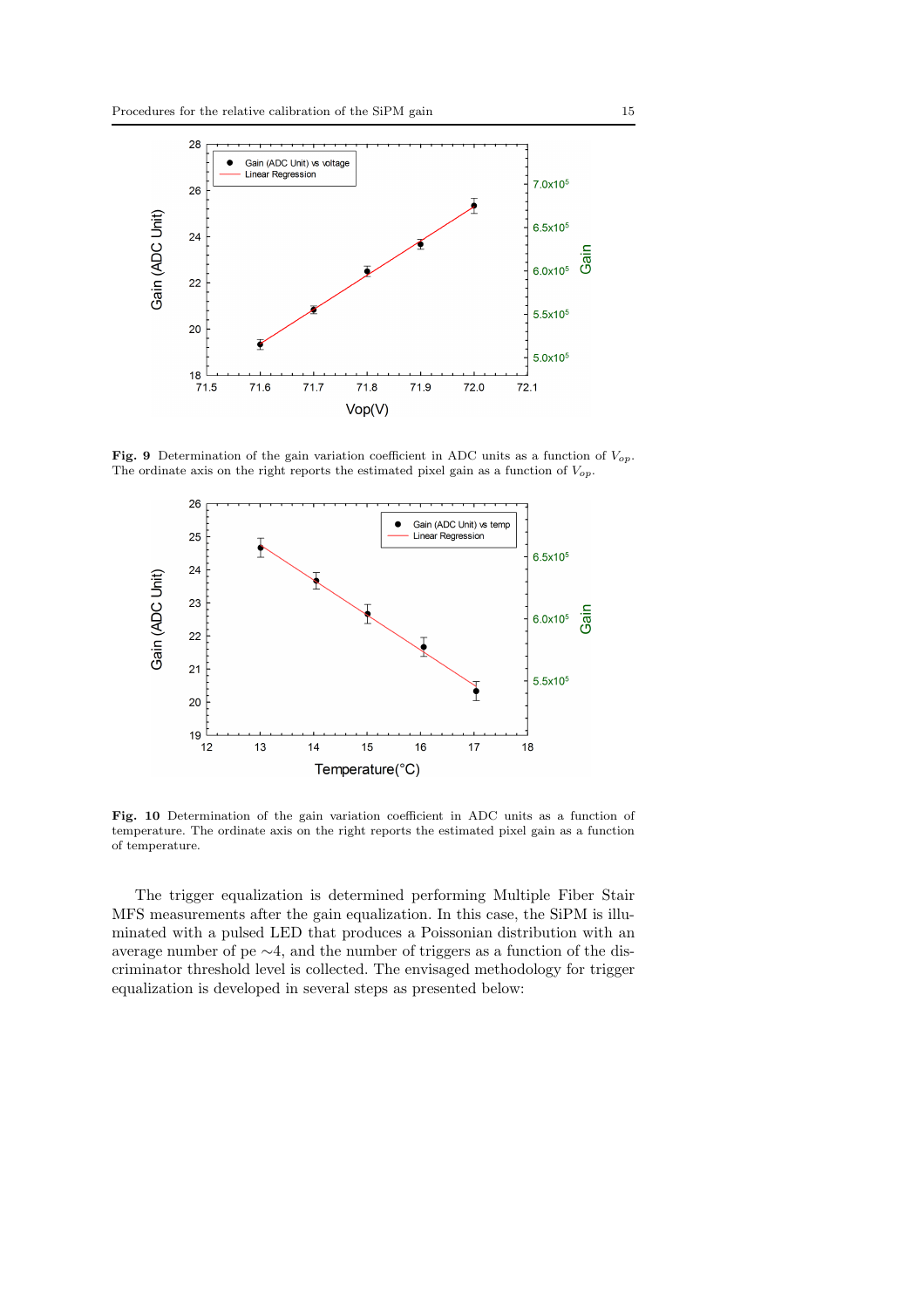- 1. Perform the MFS measurements, setting to zero the 4bit DAC;
- 2. Repeat the MFSs, increasing the 4bit DAC code up to 15; Figure [11](#page-15-0) shows the trigger rate as a function of the 10bit DAC code for five different 4bit DAC increments in one of the channel.
- 3. Differentiate the trigger rate curves to obtain the distribution of the photons emitted by the LED pulses. Figure [12](#page-16-0) shows the differential trigger rate obtained from the curves of Figure [11.](#page-15-0)
- 4. Compute the average distances in DAC units between adjacent peaks and plot them as a function of the 4bit DAC code. An increase of the 4bit DAC corresponds to a shift of the peak
- 5. Fit the data points with the following equation:

$$
\Delta DAC_{10bits} = m \cdot DAC_{4bits} + q \tag{10}
$$

where  $\Delta DAC_{10bits}$  is the average displacement in DAC units between adjacent peaks (see Figure [13\)](#page-16-1). It allows to equalize the signals of all trigger discriminators.

The linear relation between the 10bit DAC displacement  $(\Delta DAC_{10bits})$ and the 4bit DAC counts for one of the channels is shown in Figure [12.](#page-16-0)



<span id="page-15-0"></span>Fig. 11 MFS for one of the channels. Trigger rate as a function of the 10bit DAC code for five increments of the 4bit DAC (0, 3, 7, 11 and 15). The error of each point is less than 0.1 %, so it is not visible in the figure.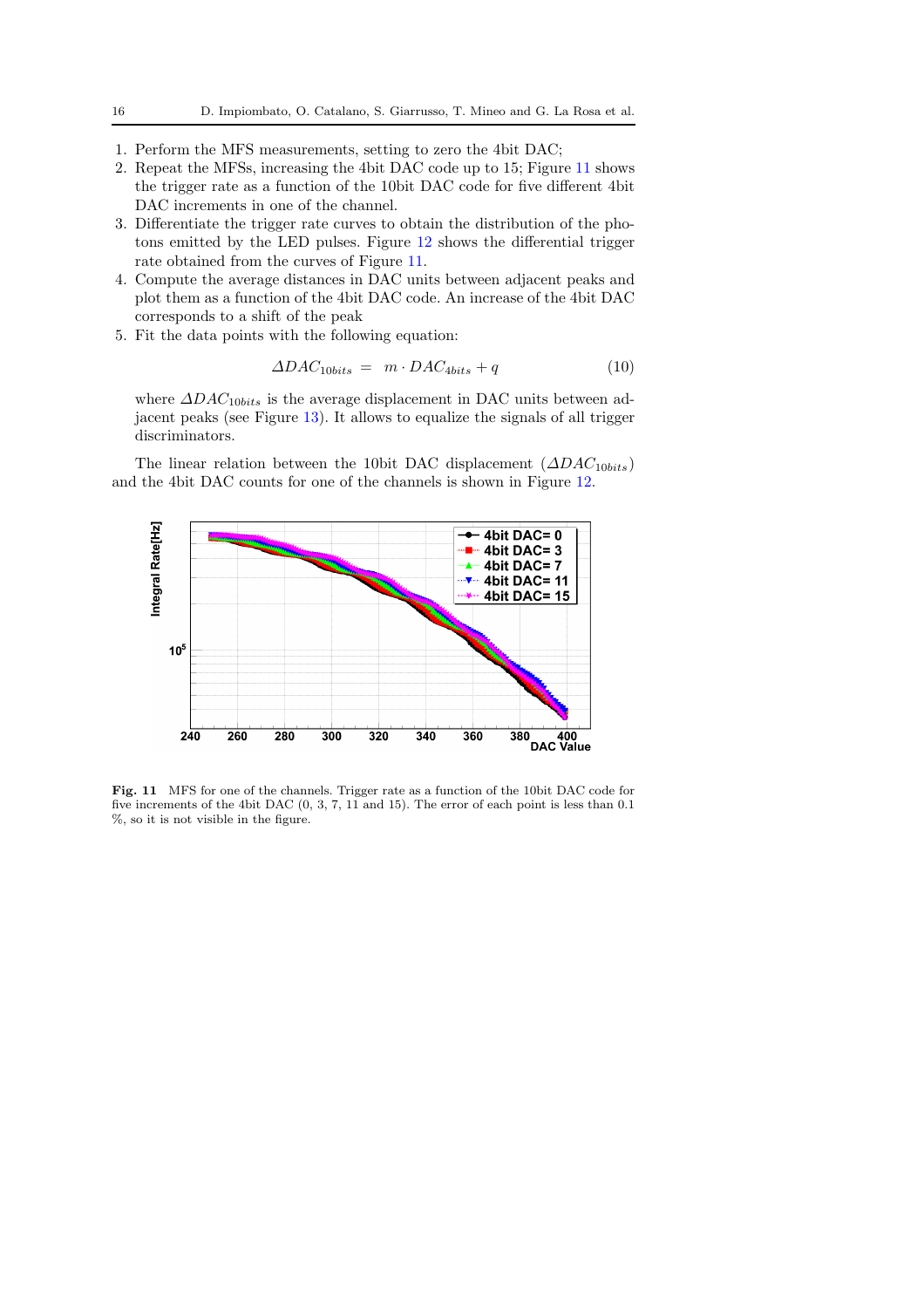

Fig. 12 Differential trigger rate varying the 4bit DAC in steps of 4 DAC counts. An increase in the 4bit DAC code results in a shift of the pe peaks in the abscissa.

<span id="page-16-0"></span>

<span id="page-16-1"></span>Fig. 13 4bit DAC linearity. The error of each point is ∼0.1 DAC, so it is not visible in the figure.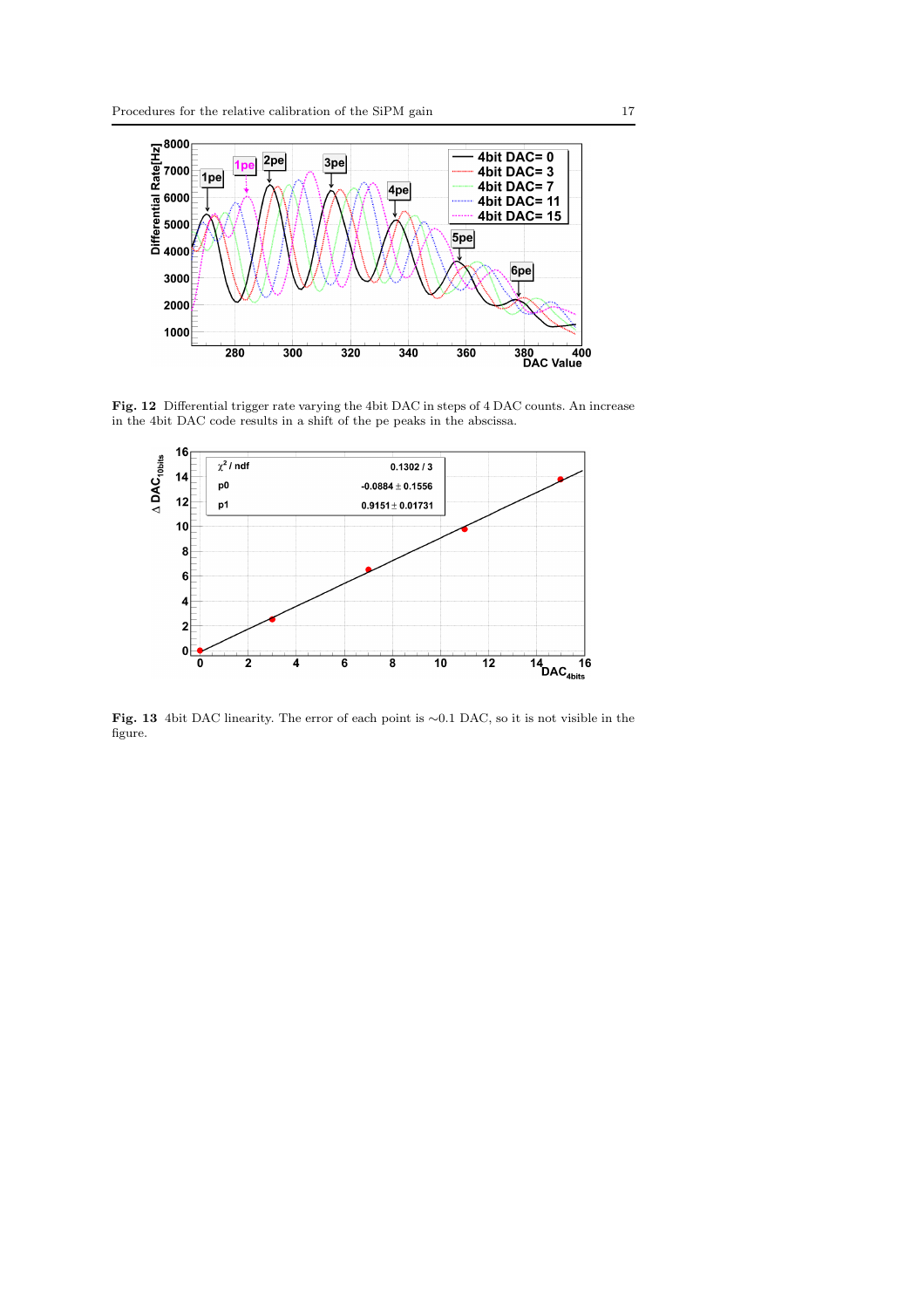# 7 Summary and conclusion

We presented the relative calibration procedures for the ASTRI SST-2M camera designed to keep the gain uniform over the focal plane surface and constant in time. In particular, for each pixel, we determined the reference value of the operative voltage  $V_0$  with the relative  $DAC_0$  at temperature of 15°C and the reference values of the coefficients  $(a, b, c_1 \text{ and } c_2)$  used to correct, on field, the variation of the gain due to temperature variations acting on the operative voltage.

The contribution of all error sources, at one  $\sigma$  level, to the total gain calibration accuracy, computed for the reference gain  $(6.0\times10^5)$ , are listed in Table [1.](#page-17-0) Note that, the errors introduced by the spreads in  $\langle V_{op} \rangle$  within the camera pixel (see Sect. [5.1\)](#page-10-1) are computed assuming that the spreads at the gain  $6.0 \times 10^5$  are identical to those measured at  $7.5 \times 10^5$ . This is coherent with our assumption that the value of  $c_1$  is equal for all pixels (see Sect. [5.3\)](#page-12-0).

Table 1 Contributions to the gain error budget in the calibration procedure.The first column lists the sources of errors whose level is given in the second column; the last column presents the gain error in percentage for the reference gain  $6.0\times10^5$ 

<span id="page-17-0"></span>

| Error Source                        | Parameter Error     | Percentage |
|-------------------------------------|---------------------|------------|
| $SiPM$ power supply ripple $(mV)$   | $\pm 10$            | 0.7        |
| 12 bits Pulse Height accuracy (ADC) | $\pm 0.1$           | 0.5        |
| Temperature sensors $({}^{\circ}C)$ | $\pm 0.2$           | 0.9        |
| DAC gain adjustment (8 bits)        | $+1$                | 1.1        |
| $SiPM < V_{op}$ > within pixel      | $1.1 \times 10^{4}$ | 1.8        |
| $\partial G/\partial V$ (ADC/V)     | $\pm 0.78$          | 5.3        |
| $\partial G/\partial T$ (ADC/°C)    | $\pm 0.09$          | 8.3        |

We note that our total error budget is 10.1%, compliant with the CTA requirements [\[18\]](#page-18-17).

In addition, we presented the relative calibration of the trigger necessary to keep uniform the trigger rate on the entire focal plane.

The calibration procedures described in this document are optimized for the current SiPM (Hamamatsu MPPC S11828-3344M), they are still valid for any other SiPM sensors.

## Acknowledgements

.

Authors thank the anonymous referee for his/her useful comments that really improved the paper. The work presented in this paper was supported in part by the ASTRI, "Flagship Project" financed by the Italian Ministry of Education, University, and Research (MIUR) and led by the Italian National Institute for Astrophysics (INAF). We also acknowledge partial support from MIUR Bando PRIN 2009 and TeChe.it 2014 Special Grants.